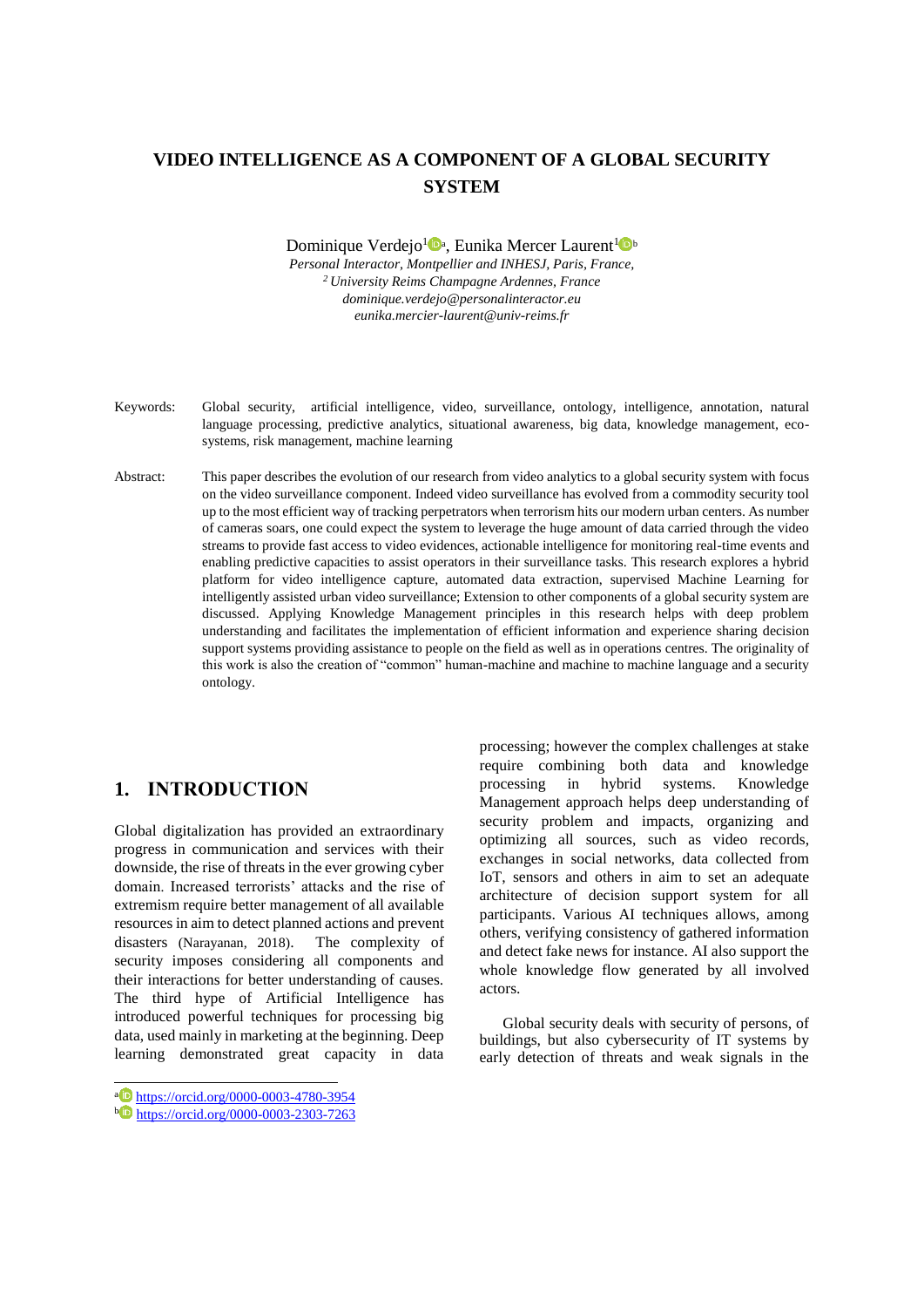cyberspace. This paper gives an overview of all components and focus on enhancing the humanmachine effectiveness of surveillance activities, taking video surveillance as primary application field.

Besides traffic and cleanliness control, the role of cameras in urban areas and public transportation systems is mostly to deter crime, theft and vandalism. This is achieved through two distinct activities, one being real-time and the second, post-event. In realtime, the operators in urban control centres apply techniques to follow individuals of interest or to monitor specific areas or persons to protect from attacks. Those activities are often carried out in close collaboration with police staff.

Investigation of video records a posteriori consists in analysing them to locate the meaningful footages that can be used as evidences in a court or intelligence to track perpetrators. These post-event video investigations are often long and fastidious, but prove more and more efficient to identify the perpetrators and lead to their arrest as image quality and resolution steadily improve. In both contexts, the tremendous increase of the number of cameras represents a major challenge for the overall efficiency of the system. It has been demonstrated that a human operator can monitor 16 cameras over a period of 20 minutes (Malochet, 2011). Whichever activity, realtime or post-event, requires attention of the operator on a number of video feeds. This highlights the need for computer based operator assistance.

This problem was already studied in our previous research - Vortex decision support system for video analysis (Verdejo, 2017). The current research aims at improving the previous system by applying Knowledge Management principles and integrating a feedback from the previous work.

To predict possible threat scenarios, this research focuses, among others, on Machine Learning models to process specific pattern matching in spatiotemporal event sequences. However the prediction based on past data is insufficient to predict the future disasters. The permanent metamorphosis of threats prevents from constructing a sufficiently representative and properly documented data set for system training. Surveillance activities using video, social media and cyber defence data have one common point: they all capture and manipulate highly varied, complex and unpredictable events and behaviours, for which risk assessment requires mostly human common sense and contextual knowledge. Connection with the other sources of information and knowledge, such as the law enforcement files in the case of terrorism is necessary for overall understanding.

While related research focuses on media analysis, like video analysis, providing added forensic evidence research capabilities, we have chosen to emphasize on the analysis of metadata generated by such algorithms. These metadata can be efficiently used to establish correlations with other media analysis results like social networks or events generated by cyber security monitoring systems.

The applied bottom-up Knowledge Management approach combined with knowledge modelling allows easy extension to the others system components of global security, i.e. social networks analysis and cybersecurity, especially in the era of ubiquitous IoT and drones equipped with facial recognition capabilities.

After the general introduction and pointing out the challenge, this paper describes our research method, followed by the state of the art in the fields covered. The explanation on the role of Knowledge Management in this research is provided before we focus on the first system component of this research hybrid decision support system for real-time video analysis. Conclusions and some perspectives of future work and applications are given at the end.

#### **2. RESEARCH METHOD**

Considering our experience acquired during the initial work on Vortex project we decided to consider the video analysis as a part of a Global Security system. Currently, the proposed research method applies Knowledge Management and complex problem solving to global security (H Chen, 2018). It consists in understanding the challenge of a global security system and aims at i) proposing a modular architecture for a hybrid system, ii) prototype and test separate modules conceived by combining holistic and system approaches. Each component plays its own role and interacts with the others for more accurate result. Incremental approach allows building the whole system step by step. At each stage, the adequate AI techniques are selected and tested and results discussed.

The role of Knowledge Management consists in

• Problem analysis with a given context. What data/information/knowledge do we need to successfully manage security and prevent disasters provoked by ill-intentioned people? What sources of data/information/knowledge are available?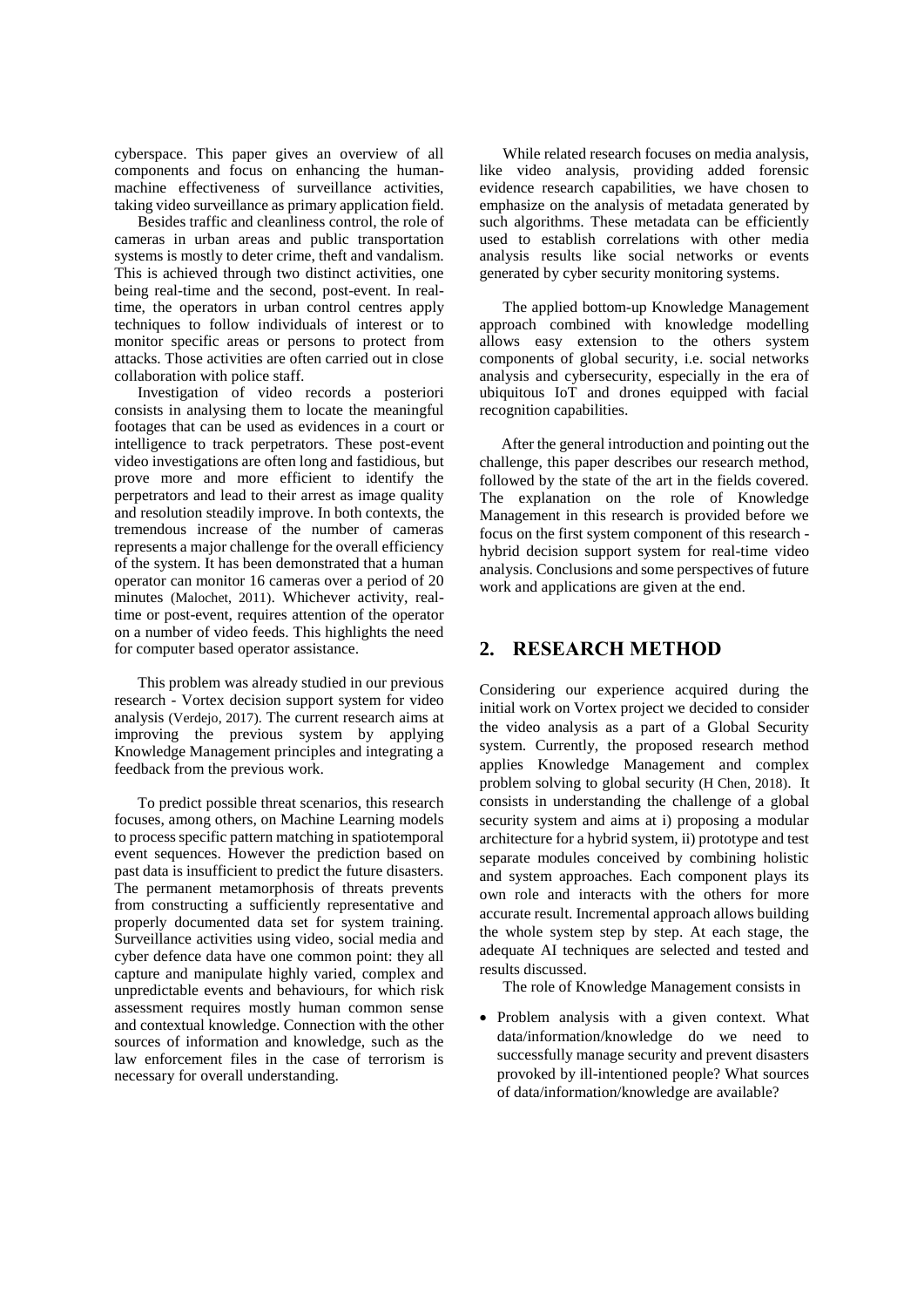- Initiating and managing a human-machine selfreinforcing synergy
- Defining the overall architecture of the decision support (not making) system, considering all involved actors' contributions and needs.
- Building generic and reusable knowledge models (static, dynamic or hybrid, ex. multi-agents systems).
- Defining a strategy for future extensions (Building blocs)
- Integrating a feedback on all stages.

Related to video analysis, we propose to transpose the general scene analysis problem into a natural language description exercise. This approach allows human operators to share understanding of the scene/situation with the machine. This common language, scene description capability, creates a gate between human and machine providing two major benefits: i) situational awareness knowledge can be immediately shared between operators without visual support and ii) the human operators can enrich the description provided by the machine with additional common sense or contextual knowledge.

This natural language processing approach will use ontologies as a model for text generation and a semantic navigation tool. This provides guidelines to keep consistency, manage ambiguities and act as a communication protocol dedicated to a specific media analysis.

The machine learns text generation through supervised machine learning (labelling) approach and builds risk scenarios using reinforced learning. The scenarios of maximum risk likelihood will be proposed to the operators for facing the most urgent challenge in modern control centres: monitoring exponentially growing numbers of sensors inputs.

This module will be considered using modularity, genericity and reusability approach for future extensions.

#### **3. STATE OF THE ART**

Research in video analysis is not new. French programs PRIAM and RIAM initiated by the French Ministry of Industry gave some promising results in applying AI techniques for video analysis on the flow. For example, the architecture of MediaWorks combined neural networks, multi-agent systems and natural language processing for relevant finding on the flow of person or object to illustrate TV news (Golbreich, 2000). These projects did not address security issues as the subject was not as critical at this time.

Since 2000, many researches have been made in semantic video indexing and European Research has been funded to create tools to annotate and retrieve video (Vezzani, 2008). It is commonly agreed today that we need an abstract layer of representation, a language, to describe and retrieve video. Ontologies have been proposed as an adapted tool to capture observations but also to shift domains as surveillance can be operated on media from many different natures (satellite, urban, cyber, social networks, etc.) depending on the activity (Nevatia, 2005) (Luther, 2005) (Hernandez-Leal, 2017).

The "Smart City" trend combining technological progress, cameras price drop down and raise of delinquency, has prompted cities to install surveillance systems. However they do not have a resource for systematic analysis of the recorded content. The raise of terrorist's attacks amplified a demand for efficient video surveillance systems.

The effectiveness of such systems depends on intelligence in exploring the available data sources of information and knowledge.

The analysis after the disaster pointed out the need for preventive actions.

Opening of public data and Big Data from multiple sources are available but using only analytics on the past data is insufficient for prevention of future disasters. We did not find in available literature the efficient decision support system to face this challenge. Some separate modules, such as video analytics, social networks mining, OSINT (Open Source Intelligence) and IoT data exploring are only described.

#### **3.1 Evolution of video surveillance**

Learning from human generated annotations, the machine has shown a capacity to generalize, identifying objects and generating text sentences describing image and scenes. In 2017, this effort is extended to video with the DAVIS challenge on video object segmentation (davischallenge.org, 2018). The downside of this approach, is that human contribution is highly necessary to generate meaningful datasets. Initiatives to deploy crowd-annotations platform have been recently undertaken to improve and speed-up the ground truth collection from users on the Web (Kavasidis, 2014), fostering the need for creation of machine learning datasets.

It is notable that image segmentation, object recognition, video labelling creates a leap frog in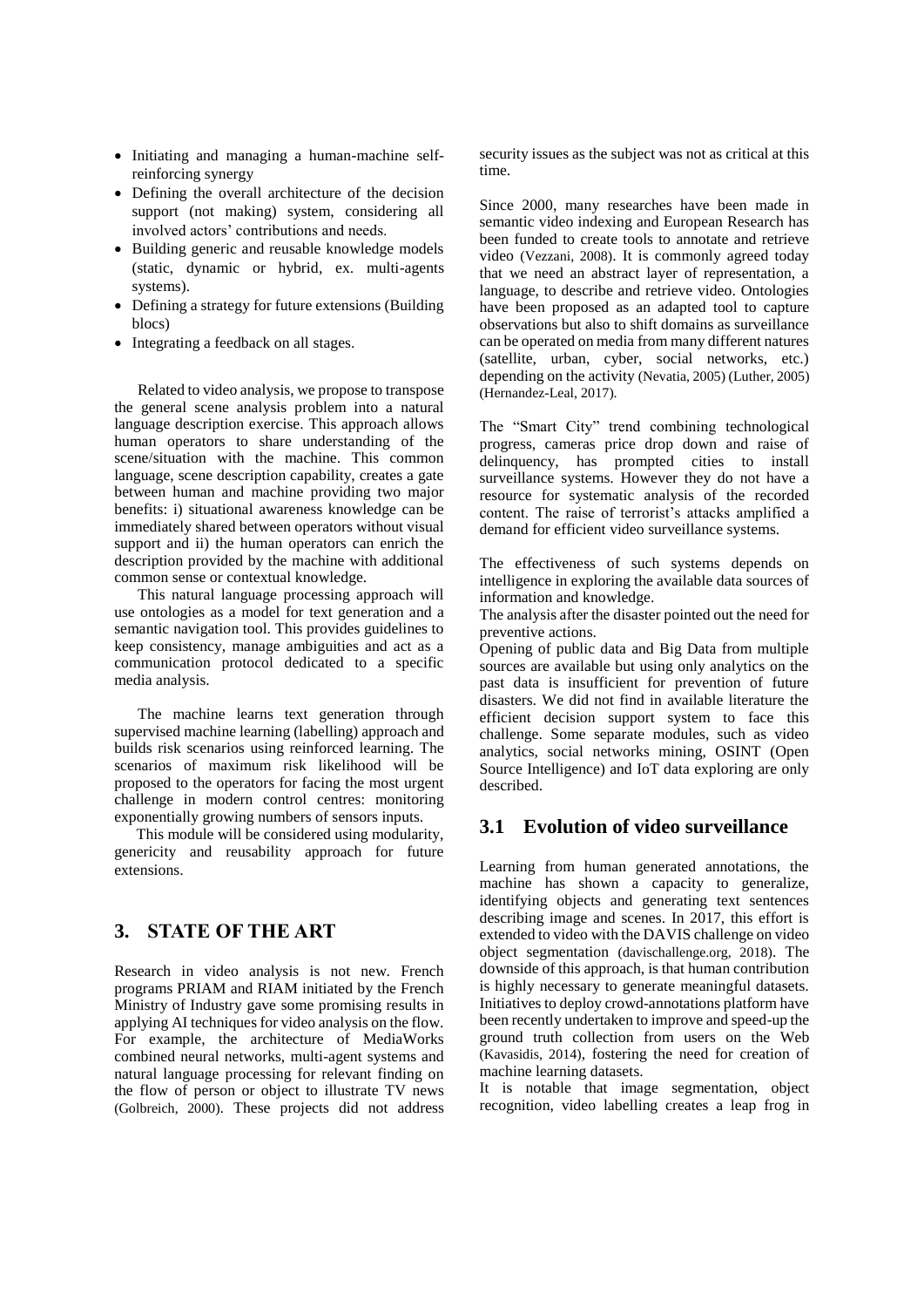surveillance applications and human interface. But, as every camera turns into a talkative witness, we lack the ability to correlate the different sources and enable global risk analysis. This is particularly important for behaviour analysis and anomaly detection in scene understanding, including gesture and intentions analysis.

# **3.2 Evolution and revolution of video analytics**

Over the past 15 years, numerous tests and benchmarks were undertaken to assess feasibility of using algorithms to perform recognition of specific situations to ease the task of video operators. It is expected that automating video monitoring can lead to a less heavy mental workload for operators as their attention can be focused only on identified problems. In fact, false alarms tend to overcrowd the video monitoring environment and have rendered those technologies quite useless in most operational cases, specifically in large urban surveillance contexts.

Traditional video analytics, based on bitmap analysis can be useful to identify line crossing or counter-flow. They can count individuals and detect crowds and abandoned luggage. But they fail providing insights on more complex situations like fights, tagging, thefts and carjacking where more context and common sense is required (Codreanu, 2015). Highly focused European FP7 2010-2013 research project, VANAHEIM (Odobez, 2012) has been developed in the context of two metro stations and revealed the difficulty to use inputs from video analytics modules to automate the displays on video walls. Nevertheless this project has been pivotal in demonstrating the huge potential of unsupervised video analysis and the detection of abnormality into long recordings.

Since 2010, a revolution has begun in video analytics. Thanks to Convolutional Neural Networks, Deep Learning techniques, object recognition, image segmentation and labelling has shown impressively efficient, up to the point where the machine, using a software built on top of GoogLeNet has demonstrated in 2015 an ability to identify objects in still images that is almost identical to humans. This was made possible thanks to the availability of a very large image dataset called Imagenet (Russakovski, 2015) (over 1,4 million images from over 1000 classes) manually annotated and a challenge that took place annually between 2010 and 2015, the ImageNet Large Scale Visual Recognition Challenge (ILSVRC). In 2015, the Chinese company BAIDU also claimed actual superiority of machine image

recognition compared to human on the same image dataset (Wu, 2015).

#### **3.3 Evolution of Cyber Security and Cyber Defense**

Information systems security has evolved since 2000 taking into account the global interconnection of machines. System protection has evolved from basic anti-virus and firewalls up to a range of monitoring activities dedicated to detect and identify intrusions and potentially harmful activities on the networks and servers. Recently, companies have marketed AI based systems to achieve specific surveillance analysis, based on the logs produced by applications and systems. Interestingly, those new approaches, gathered around the SIEM components (Security Incident Event Management) tend to procure a behavioural analysis rather than a simple event categorization.

It is worth mentioning the similarities between video and cyber analytics which both converge toward behavioural analysis for detecting the weak signals in the massive data sets.

Cyber Security for instance, uses dedicated event description and exchange named STIX (Sadique, 2018) to communicate cyber threat intelligence.

# **3.4 Evolution of Social Network Analysis**

In complex situations such as terrorism and cybercrime analysis of video is not sufficient. Social networks and especially ephemeral ones are used to spread information and to recruit new terrorists by systematic brainwashing. Social Networks Analysis uses graphs and networks (Patel, 2017) and describes detection of influential users using linguistic approach to detect leaders in the "dark networks" (Berzinji, 2011).

Social Network Analysis is now widely used as a fully operational intelligence source, introducing the SOCMINT (Andrews, 2018) neologism standing for Social Media Intelligence.

## **3.5 Knowledge Management for global security**

Security management requires deep understanding of a given problem in its context and follows the rules of KM lifecycle: acquisition, modelling, navigation and use. The adequate AI techniques will support the whole process.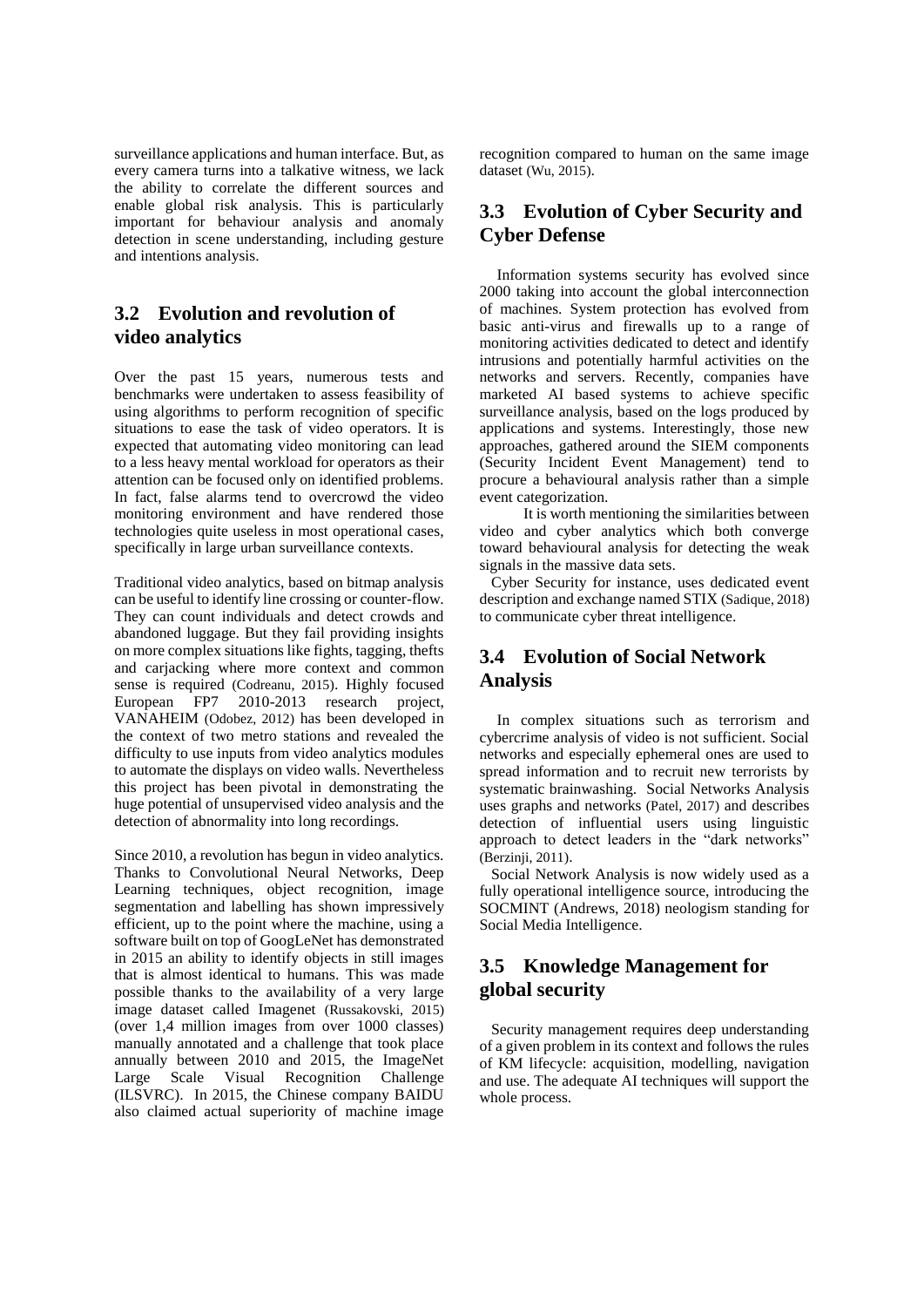Global Security is composed of a set of domains security systems, each having its own objectives and controls. As threat awareness requires surveillance, each domain uses specific surveillance processes and vocabulary.



Figure 1: components of global security

Knowledge Management helps organizing and optimizing the available sources of data/information and knowledge and creating progressively a common language for all involved actors to facilitate exchanges between them (Mercier Laurent, 2011). Three main approaches can be used: top-down, bottom-up and combination of both. In the case of global security a well-defined and dynamic strategy is mandatory to efficiently face the threats. Dynamic strategy allows flexibility for quick adaptation to evolving situation. Conceptual knowledge modelling as for example ontologies allow reusing knowledge for related applications.

The existing literature provides description of all facets of security, useful for building such a system (Rogers, 2010). In this work, Rogers analyses the legacy of the Cold War's proliferation of weapons of mass destruction; the impact of human activity on the global ecosystem; the growth of hyper capitalism and resulting poverty and insecurity; the competition for energy resources and strategic minerals; biological warfare. This context leads to delinquency. Similar conclusion was stated at the end of colloquium organized by French Ministry of Defence on the influence of Climate change on the rise of crime (DGRIS, 2017).

Chen (H Chen, 2017) describes Terrorism informatics as methodologies and integrate process of gathering and processing all related information.

We also found works applying KM principles to water and food security and to multiple risks management.

In our case Knowledge Management applied to global security system will connect components shown in Figure 1.

On our knowledge, there is no integrated approach of Knowledge Management to global security; this and the need for a systemic approach is leitmotiv for our research.

Our proposal is then to consider the feedback from previous approach in the light of such global security system.

# **4. FEEDBACK FROM THE PREVIOUS RESEARCH**

The research on video analysis, under the name of VORTEX project, has been initiated in 2010 in France after a large number of interviews with system architects, security managers and police officers. The aim was to spot the flaws of contemporary metropolitan video surveillance systems and propose an optimization of human activities in video surveillance operations. A synthetic article about public-private partnerships in new video surveillance services, for the French National Institute of Security and Justice (INHESJ), was written subsequently.

Findings described in this initial stage of the research where the following: As video surveillance moves through its digital transformation from analogic cables, monitors and tapes to a complete computer based environment, there is a quantum leap in both numbers of video sensors and geographic scale of systems deployed. Large French urban areas like Paris, Lyon, Marseille and Nice have set up or are in the process of setting up systems with more than one thousand cameras, without mentioning the thousands of cameras already scattered along the public transportation lines and inside the vehicles. While the need for police activity monitoring surges, these numbers are also increased by the new body worn cameras on police officers. Information Technology provides solutions to record and visualize all these cameras, but it does not meet the day to day exploitation needs made more complex by the multitude of video sensors. In a word, the capacity to have an eye everywhere does not spare the people watching. A global rethinking of the balance between people in front line, people in operations centres as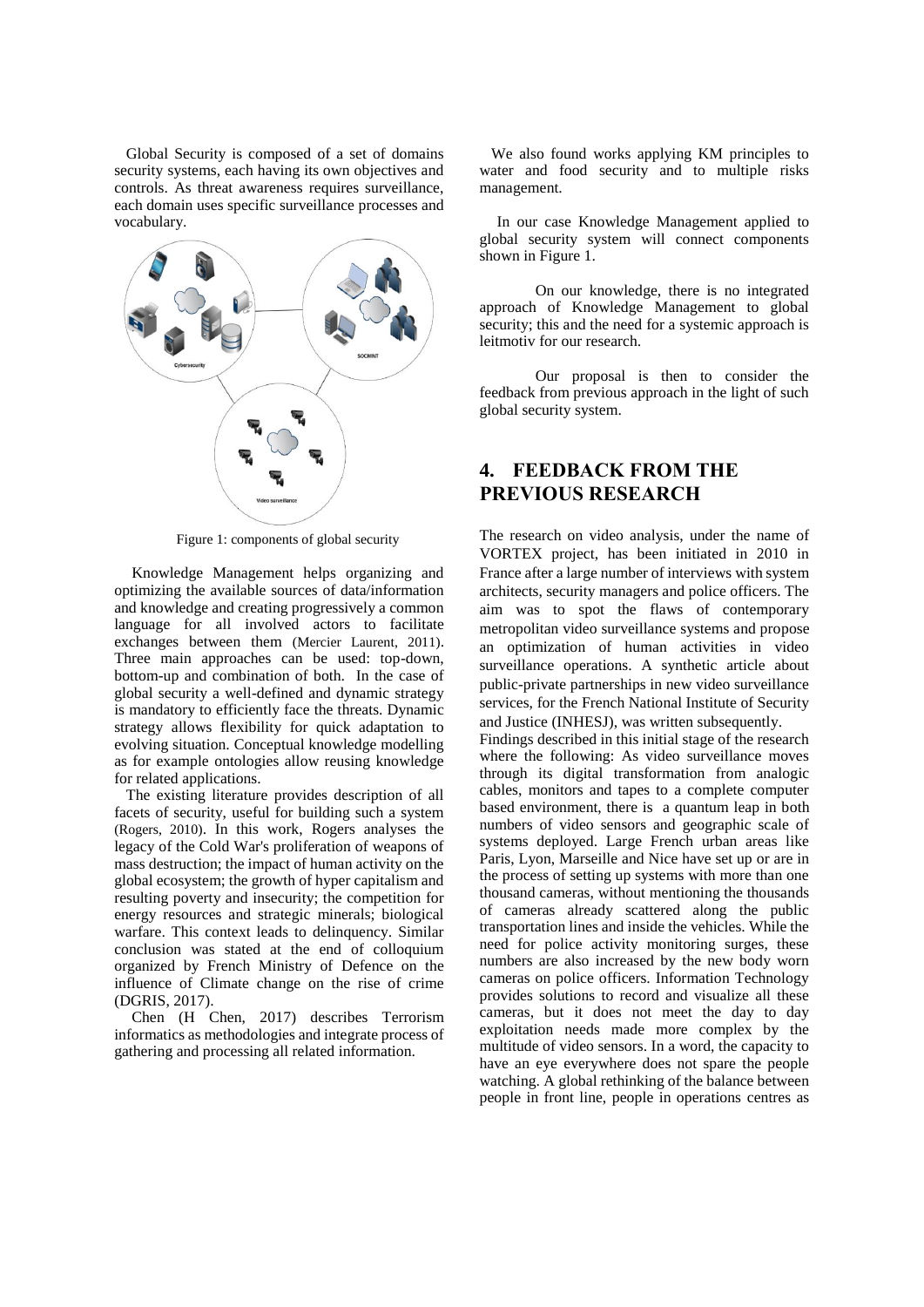well as citizens must be undertaken. We introduce the need for a rethinking and rationalization of the human role in image interpretation, based on the finding that we can deploy much more than we can actually monitor. It is made necessary to define how a human operator can collect and preserve intelligence (Bremond, 2008) from video sources, with the aid of the machine, assuming the large number of video feeds creates a rich potential information source. This in turns requires new training procedures and new tools to be created to cope with system scale and carry out this strategic task.

Subsequent research emphasized the importance of a contextual use of video, in complement of other data sources.

Wise decision making require considering all available sources on a given topic as well as the knowledge about the current context. Recent attacks, notably on energy critical infrastructures (Venkatachary, 2018) show that infrastructure security may be endangered by cyber-attacks. This is leading to the creation of a hybrid domain for security called Cyber Physical Security (CPS) (Katina, 2018) with social networks as platforms of choice for preparing operational details in such cases.

In this context, Vortex project objectives are to keep the human operator at the heart of the system and decision process. This requires the development of computer aided monitoring automation, providing advices and recommendations as to what should be watched first in the continuous flow of contextual real-time and recorded events.

# **5. RESEARCH FOCUS – HYBRID SYSTEM FOR VIDEO ANALYSIS**

Those breakthroughs in image and video analysis and labeling are the cornerstones of VORTEX concept. But as we witness the need for developing supervised machine learning processes that can lead to development of video intelligence expert modules, we also realize that in the ever changing very complex metropolitan environment, the patterns of normality and abnormality and their relationship to the images captured by the cameras are difficult to express. The role of the human operator in the heart of the semantic system is mandatory to reconcile volumes of data captured by computerized video sensors with contextual situation awareness. Reinforcement learning (Li, 2019) is a machine learning technique sitting at the crossing of supervised and unsupervised learning. It implies defining a decision function that

allows the machine to modify its state and also to define rewards and penalty functions that are used to provide the machine with an assessment of the result of its decisions. Using a very large number of try and fail the machine infers an optimized solution by maximizing its reward.

We therefore propose an approach based on two distinct annotation processes. One being conducted through the most modern labelling algorithms running on state of the art, dedicated hardware platforms, or inference platforms, the second being performed by the operators. We introduce a third knowledge based situational awareness module or recommendation module that uses insights produced from the analysis of combined human and machine generated annotations and communicates back its recommendations to the operator. This system is able of maintaining long term memory of what is a "normal" or "abnormal" situation and in addition has the essential capability to take into account human generated alerts and comments to adapt to new situations as they happen.

Replaced in the context of video surveillance, the human operator appears even more important to machine learning as he not only recognizes objects and people but assesses the level of risk of a particular situation and correlates scenes monitored by different cameras.



Figure 1. Human Centric Design for man-machine interoperability

From the picture in fig.2, it is made clear that the System is fed with annotations coming primarily from human operators' interactions witnessing events happening on their surveillance screens (traffic incidents, aggressions and thefts, vandalism, tags, terrorist attacks, smuggling…). This human input is key to providing a common sense context to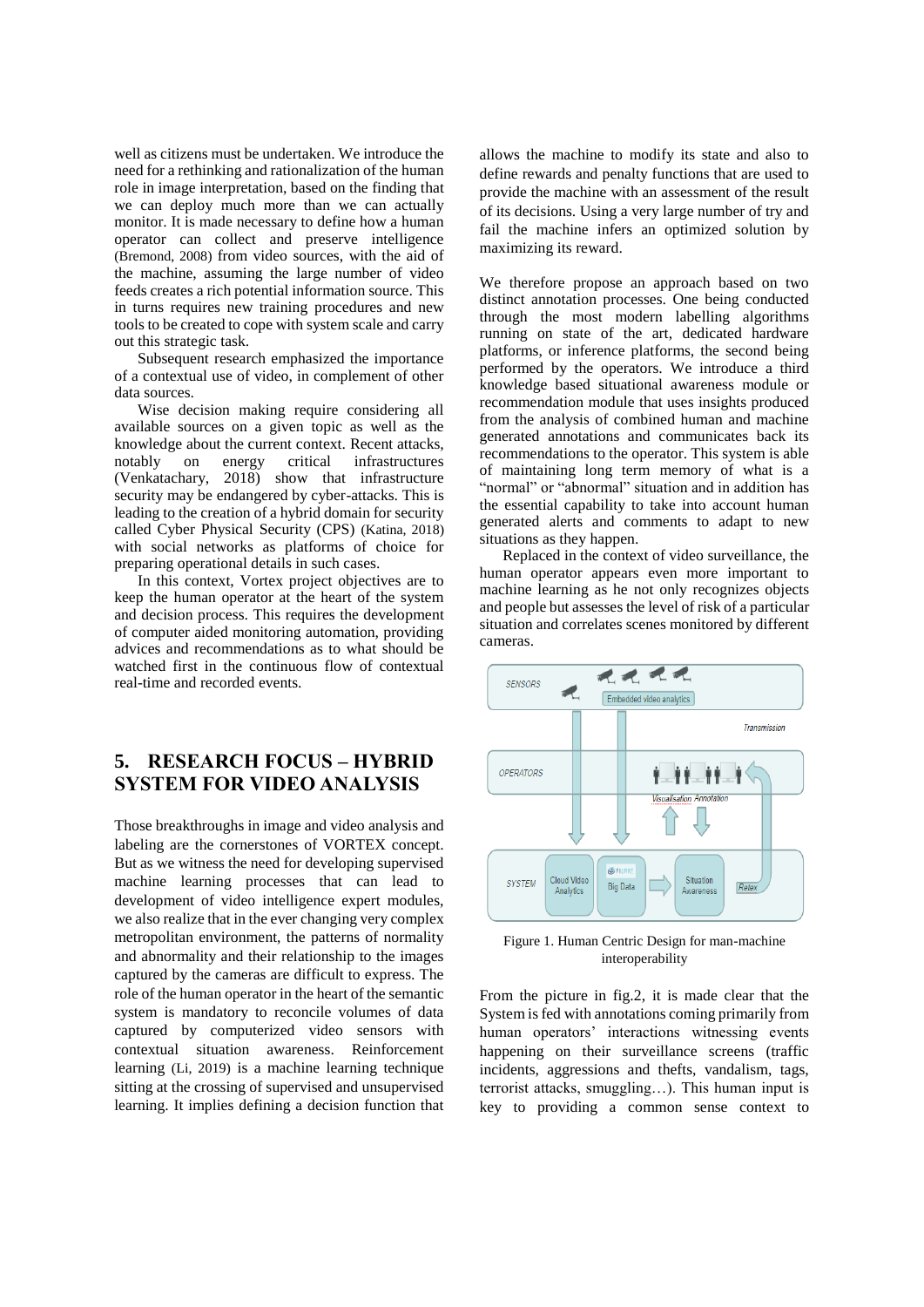information that is provided automatically by labeling modules either embedded directly in the cameras or located centrally in the cloud System.

The supervised learning is then operated by human rating of situations on a severity scale, enabling the System to learn and anticipate situations contexts leading to potential risky situations.

The RETEX<sup>3</sup> describes that anticipation data which is deduced by the system while streams of new data flows continuously from both operators and cameras. These streams can also be completed by auxiliary data streams incoming from contextual communication systems and metadata concerning the sensors. The RETEX provides a predictive capacity based on the supervised learning achieved continuously by the interaction of operators and System. An important part of the System analytics is dedicated to transform the RETEX, primarily made of textual content, into actual operational data that can be actioned by operators. In the context of video surveillance, this is achieved by highlighting those cameras that are most important to watch.

#### **5.1 Situational awareness increased with video surveillance**

The RETEX illustrates how the predictive capabilities of the System can be turned into prescriptive surveillance actions. Still, state of the art video surveillance management system provide poor interfaces to enable operators to capture their annotations on the fly and store them in a workable format.

Hence it is one of the key objectives of this research to study the conditions of an efficient realtime annotation to enable the operators to achieve the necessary supervised learning and initialize the RETEX loop. Information captured by operators are essential to a sound indexing of video and participate to the overall indexing required by both forensic investigations and day to day exploitation.

### **6. ORIGINALITY OF THIS WORK**

VORTEX is proposing a genuine approach to the man machine cooperation by leveraging the recent breakthroughs in Machine Learning technologies that allows processing video from traditional stationary cameras as well as mobile or handheld devices (Ferrari, 2018). Based on the essential finding that the

 $\overline{a}$ 

video media needs to be translated to be workable, we propose to organize a data model for streaming information generated by video analytics labeling algorithms. We propose to define the annotation interfaces necessary to capture operators' annotation in real-time in such a way as it can be used as input for a supervised learning input. Eventually, we propose a predictive analytics System capable of issuing recommendations to the human operators and interacting with them in a feedback loop (RETEX) of reinforcement learning.

It is important to note that annotations as well as any other indexing data may be stored and preserved much beyond the limits of video retention periods, as advised for instance by the European Data Protection Supervisor (EDPS). This means that real-time automated labelling data are key to provide large datasets of surveillance contexts without the burden of keeping the video they originated from. VORTEX is an attempt to rationalize the capture of human feedback in surveillance and crisis context. Putting face to face these data with large volume of sensors data enable the System to correlate and generalize on a rich dataset and leads to the emergence of predictive alerts and prescriptive surveillance actions that increase considerably the situational awareness in operations centres.

We are confronted with several difficulties, notably in scene description and modelling. But we are confident that we can circumvent those difficulties by using machine learning techniques rather than going through a scene data modelling exercise.

#### **7. CONCLUSIONS**

The described system is the first "Kblock<sup>4</sup>" of Decision support system for global security. The modular architecture will allow integration of other components such as conversations in social networks and data from IoT. Following the trend of predictive policing, we introduce a system that will help gathering intelligence from existing and future video surveillance systems and using it to anticipate terrorism and decrease safety risk in metropolitan areas.

Based on supervised Machine Learning and RETEX interaction loop, human operators will contribute to building System cognitive computing

<sup>4</sup> Knowledge block

<sup>3</sup> RETEX stands for french RETour d'EXperience or experience feedback.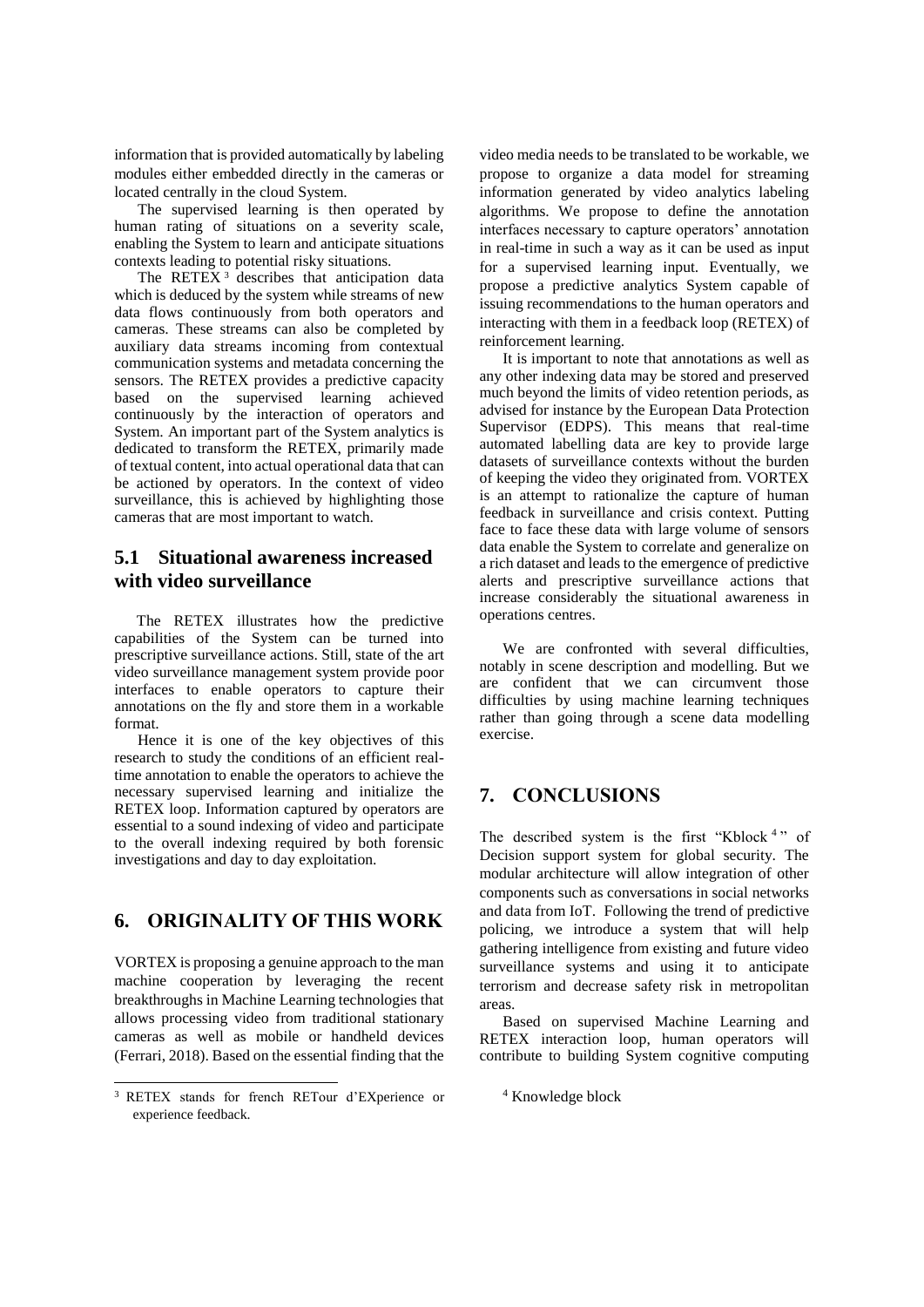capacities and will be augmented in return by its prescriptive analytics.

Universality of this approach consists in the following: it does not depend on video surveillance technology infrastructure but complements it with new video analytics labelling systems, new annotation and communication tools and new predictive capabilities.

The security ontology definition (Francois, 2005)(Luther, 2005) is the basis of the underlying knowledge management required to provide a consistent framework that will serve as an interoperability guide to extend the approach to different countries and open intelligence cooperation between agencies, both nationally and internationally, representing a potential benefit for global organizations like EUROPOL. Moreover, the genericity of the model for risk management can be extended from video surveillance to cybersecurity to SOCMINT and to all surveillance activities.

Adopting an ontology and developing automated labelling capacities provides the ground for generating a continuous stream of data flowing from the many and highly diversified sources of information available, both video sensors and human inputs. Among human inputs we can cite metropolitan security control centres operators, but also social networks OSINT (Open Source Intelligence) or even SOCMINT (Social Media Intelligence) which play an ever increasing role in situational awareness. A mixt fusion approach based on cognitive computing, could then benefit large scale proven systems like IBM Watson (Chen, 2016) to extract early signals and anticipate risks from the very large textual information generated in such context.

# **8. PERSPECTIVE AND FUTURE WORK**

VORTEX framework has been conceived for aiding urban video surveillance operations, but similar initiatives have been undertaken in the field of aerial image analytics (Solbrig, 2008) and the knowledge based information fusion proposed for the System has been under scrutiny in numerous other papers (Smart, 2005). The range of sensors providing field data is not limited to stationary cameras. Ground vehicle cameras, aerial drone cameras, body-worn cameras, microphones and general presence detection sensors output information streams that can be injected in the RETEX interaction loop.

The real-time annotation tool may be utilized by operators supervising media different from urban surveillance cameras, i.e. thermal cameras, radars, LIDARs as well as front-line operators located directly in the zone of interest and providing direct field intelligence to the System.

Different application field also requiring human surveillance, like cyber security, may be using VORTEX framework by adapting the vocabulary of annotations. This is made possible by using domain dependent Ontologies, as mentioned in previous projects.

### **ACADEMIC PARTNERSHIPS**

VORTEX concept was elaborated in cooperation with two laboratories, the LIRMM from Montpellier University, expert in machine learning and the LUTIN from Paris VIII, specialized in man machine interfaces, detection and semantics of human perceived actions.

#### **ACKNOWLEDGEMENTS**

Inception of this research was presented in 2012 to the Aerospace competitiveness cluster PEGASE, now part of the larger "Pôle Risques" in France where it got a distinction for its "usefulness in the aerial vehicles data processing allowing drones and stratospheric machines to achieve their mission".

## **REFERENCES**

- CODREANU, Dana, Thèse de doctorat IRIT, UMR 55, Université Paul Sabatier, sous la direction de Florence SEDES, "Modélisation des métadonnées spatiotemporelles associées aux contenus vidéos et interrogation de ces métadonnées à partir des trajectoires hybrides : Application dans le contexte de la vidéosurveillance », 2015.
- Francois BREMOND, « Interprétation de scène et videosurveillance », AViRS 2008 (Analyse Video pour le Renseignement et la Sécurité, Paris, 2008
- Malochet, V., & Jagu, T. (2011). Surveiller à distance. Une ethnographie des opérateurs municipaux de vidéosurveillance (p. 62). IAU-IDF.
- Golbreich, C. (2000). Vers un moteur de recherche évolué de documents multimédia par le contenu. Rapport interne, Université Rennes, 2.
- Vezzani, R., & Cucchiara, R. (2008, June). ViSOR: Video surveillance on-line repository for annotation retrieval.